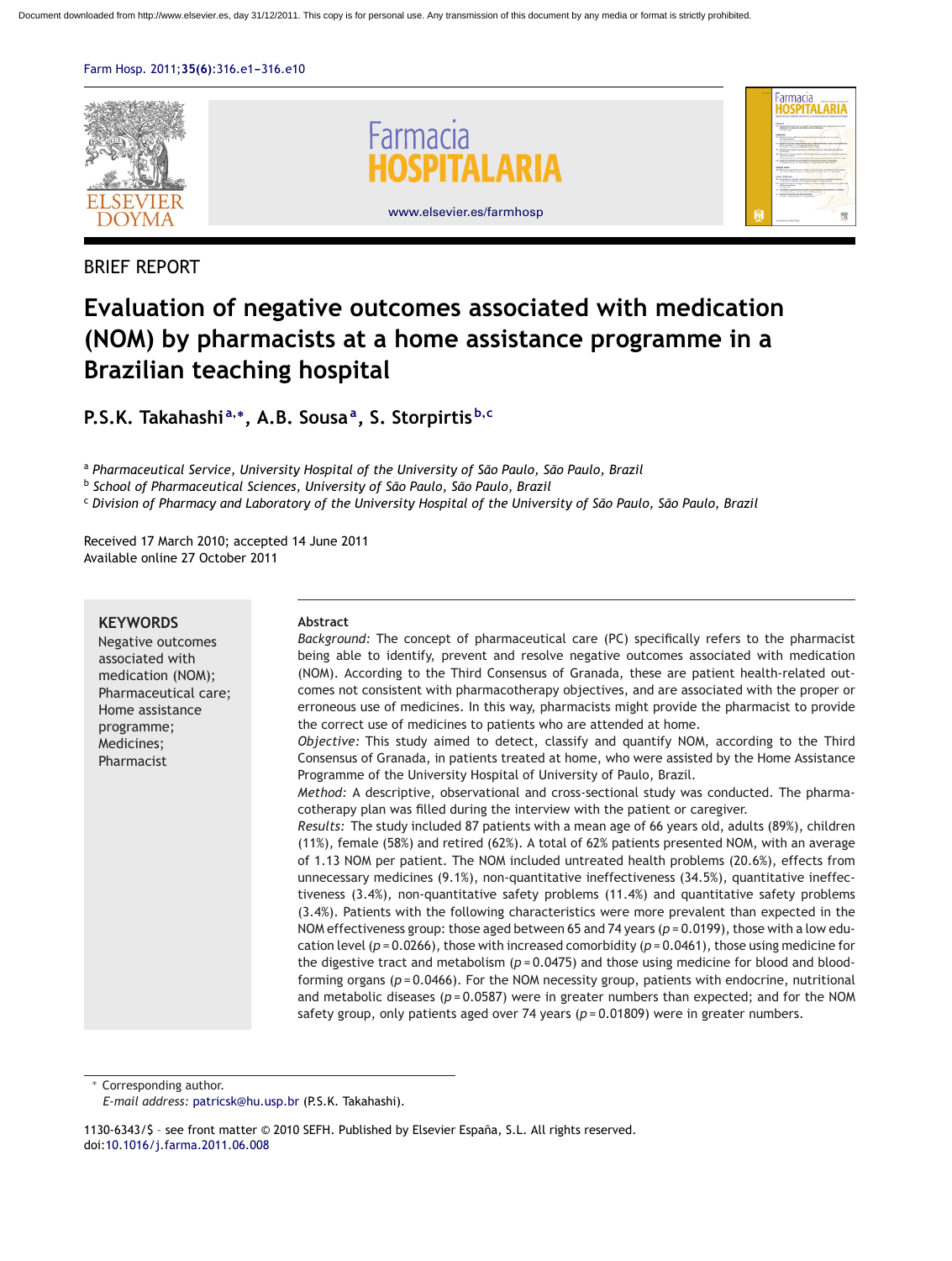*Conclusion:* For this population, it was concluded that there were several factors related to the occurrence of NOM: age, education, number of comorbidities, use of medicines for the digestive tract and the metabolism and medicines for blood and blood-forming organs. The use of the Third Consensus of Granada classification was very important for the recognition and measurement of NOM.

© 2010 SEFH. Published by Elsevier España, S.L. All rights reserved.

# **PALABRAS CLAVE**

Resultados negativos asociados a la medicación (RNM); Atención Farmacéutica; Programa de Asistencia Domiciliaria; Medicamentos; Farmacéutico

# **Evaluación de los resultados negativos asociados a la medicación (RNM) realizada por farmacéuticos en un programa de asistencia domiciliaria de un hospital universitario de Brasil**

#### **Resumen**

*Introducción:* Para utilizar el concepto de de Atención Farmacéutica (AF) en su más amplio significado, el farmacéutico debe haber podido identificar, prevenir y resolver los resultados negativos asociados a la medicación (RNM). Según el Tercer Consenso de Granada, estos RNM están relacionados con los resultados en la salud del paciente no adecuados al objetivo de la farmacoterapia y asociados al uso o fallo en el uso de medicamentos. Así pues, el farmacéutico puede facilitar el uso correcto de los medicamentos a los pacientes en régimen domiciliario. *Objetivo:* El objetivo de este estudio es detectar, clasificar y cuantificar los RNM, según el Tercer Consenso de Granada, en pacientes tratados en régimen domiciliario que fueron atendidos a través del Programa de Asistencia Domiciliaria del Hospital Universitario de São Paulo en Brasil. *Método:* Estudio descriptivo y observacional de corte transversal. La planificación del tratamiento farmacológico se completó durante la entrevista con el paciente o el cuidador. Resultados: El estudio contó con 87 pacientes con una edad media de 66 años, del cual el 89% eran adultos, el 11% niños, el 58% mujeres y el 62% jubilados. El sesenta y dos por ciento de los pacientes presentó RNM, con una media de 1,13 RNM por paciente. La prevalencia de RNM fue: problemas de salud no tratados (20,62%), efecto de medicamentos innecesarios (9,1%), ineficacia no cuantitativa (34,5%), ineficacia cuantitativa (3,4%), problemas de salud no cuantitativos (11,4%) y problemas de salud cuantitativos (3,4%). La probabilidad de ocurrencia de RNM de eficacia aumentaba en pacientes con: edades de entre 65 y 74 años (p =  $0.0199$ ), nivel de educación bajo (p = 0,0266), más comorbilidades (p = 0,0461), uso de medicamentos para el aparato digestivo y el metabolismo (p = 0,0475) y medicamentos para la sangre y los órganos hematopoyéticos (p = 0,0466). La probabilidad de ocurrencia de RNM de necesidad aumentaba en pacientes con enfermedades endocrinas, nutricionales y metabólicas (p = 0,0587), y la de los RNM de seguridad solo aumentaba en pacientes mayores de 74 años ( $p = 0.01809$ ). *Conclusión:* En la población estudiada se dieron diversos factores relacionados con la ocurrencia

de RNM: la edad, el nivel educacional, el número de comorbilidades, el uso de medicamentos para el aparato digestivo y el metabolismo, y los medicamentos para la sangre y los órganos hematopoyéticos. El uso de la clasificación del Tercer Consenso de Granada fue muy importante para el reconocimiento y la medida de los RNM.

© 2010 SEFH. Publicado por Elsevier España, S.L. Todos los derechos reservados.

# **Introduction**

In recent decades, the pharmacy experienced profound changes, especially in relation to the increasing of industrial products and processes which are more efficient not only for diagnosis, but also for treatment of diseases.<sup>[1,2](#page-8-0)</sup> Even with these advances, the absence of pharmaceutical care to patients contributes to the increase in inappropriate use of drugs. $3$  The incorrect use of pharmacotherapy is the main cause, because medications that should cure health problems, in fact might produce a deficiency in clinical results.[4](#page-8-0) The aging of the world's population, the prevalence of chronic diseases and the vast range of products are other factors that have a direct impact on the success of pharmacotherapy. $5$  In a survey conducted in 2006, the hospitals from U.S.A. that participated in the National Electronic Injury Surveillance System-All Injury Program,

reported that 1,754,210 patients admitted to emergency services were due to the negative effects caused by med-ications use.<sup>[6](#page-8-0)</sup> Another study found that a total of 77.3% of negative results associated with pharmacotherapy could have been in the emergency services, with an estimated expense of 14,666 euros incurred due to the treatment of these negative results.<sup>[7](#page-8-0)</sup>

However, when properly used, the medicine is the most  $cost\text{-}effectiveness$  therapeutic resource. $8$  Based on these facts, the World Health Organization recognises that the pharmacist is the professional with the best profile to administer medications through Pharmaceutical Services. Several authors reinforce or complement the concept of the need for implementation of pharmaceutical care, a practice which is not only limited to hospitalised patients but extends to those who use outpatient services, home health, drugstore and home care.<sup>[9](#page-9-0)</sup> However, it is necessary that pharmacists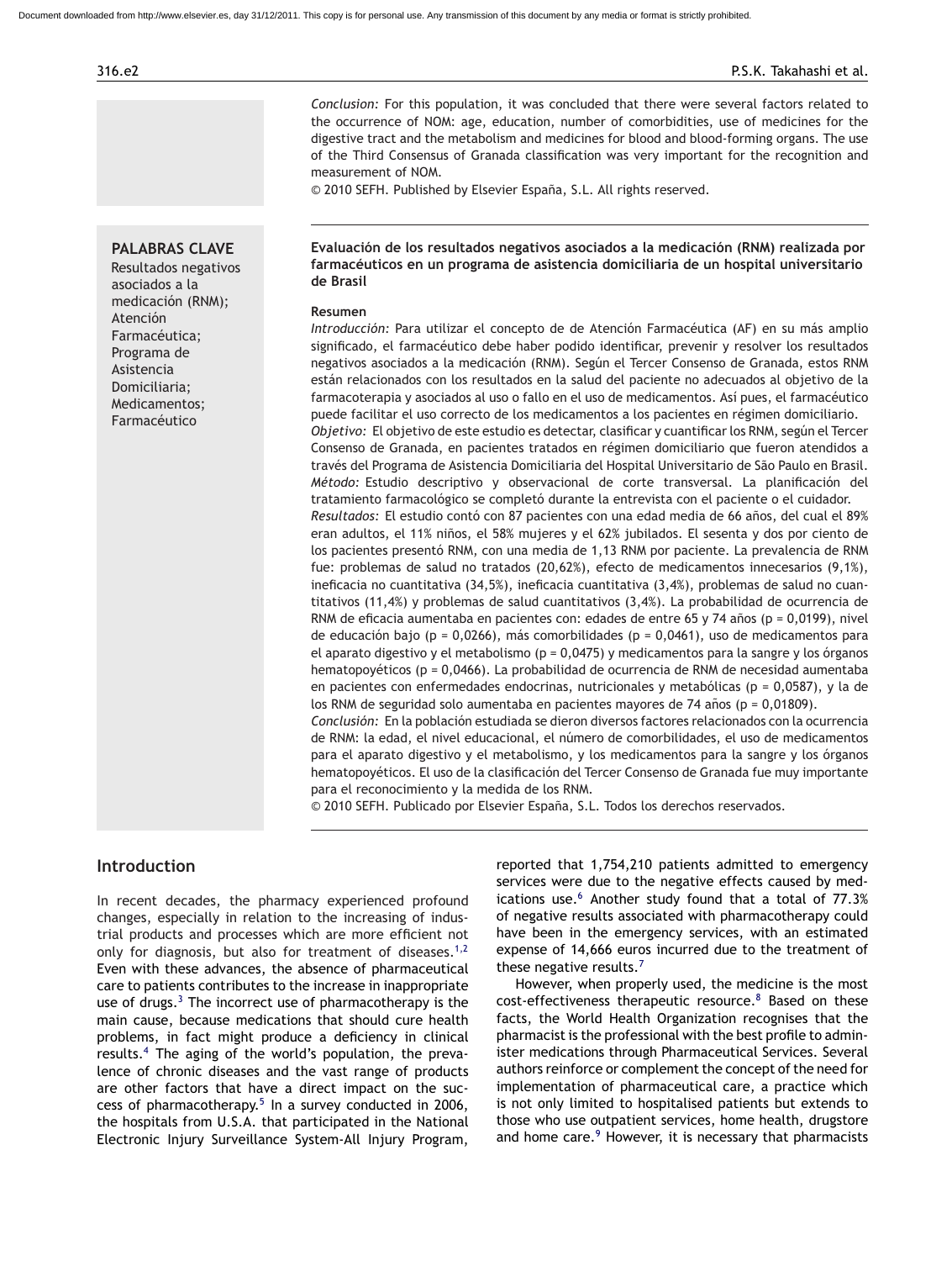#### Evaluation of negative outcomes associated with medication 316.e3

demonstrate their works, because patients may not know enough about pharmaceutical care and they do not know the health benefits that can be achieved through the monitoring of pharmaceutical care, especially in undeveloped countries such as Brazil.

One of the tools to measure the impact of pharmaceutical care is the classification of the Third Consensus of Granada.[10](#page-9-0) With this classification the pharmacist can detect the negative outcomes associated with medication (NOM), defined as ''health outcomes not appropriate to the objective of pharmacotherapy associated with the use or failure of the medications" ([Appendix I\).](#page-8-0)<sup>[11](#page-9-0)</sup> Thus, a patient with suspected NOM may run the risk of suffering a health problem associated with the use of medications. In this way, the pharmacist can make decisions with health teams using this tool.[10](#page-9-0)

Some studies have successfully detected the presence of NOM in patients admitted to emergency services.<sup>[7,12,13](#page-8-0)</sup> However, they have not found any evidence that suggests the presence of NOM in chronic patients treated at home care. Thus, this study aims to detect, classify and quantify the NOM, according to the Third Consensus of Granada, in patients treated at home, who are assisted by the Home Assistance Program of the University Hospital, Brazil. This department has an interdisciplinary team that performs a set of activities that are offered to patients at their homes. Its objective is to prevent readmissions by guiding patients and caregivers with regard to their illness and pharmacotherapy.

#### **Methods**

#### **Setting and population**

A descriptive, observational and cross-sectional study was conducted from January to August 2008, in which patients were treated at home by the Home Assistance Program developed (PAD) by the University Hospital (secondary level) of the University of São Paulo, São Paulo City, Brazil.

The patients included in the study met the following criteria: (a) registered under Home Assistance Program from January to August of 2008, (b) eligible for the Home Assistance Program, (c) accept the Informed and Free Consenting Terms approved by the Research Ethics Committee from the University Hospital and Faculty of Pharmaceutical Sciences, University of São Paulo, (d) take at least one medicine.

The patients were chosen at random regardless of age, sex or medical diagnosis. The pharmacist visited with the scheduled Home Assistance Program team. Each patient was identified with the initials of his/her name to ensure confidentiality and privacy, image protection and non-stigmatization. The exclusion criteria were for those patients who did not receive any medications at the beginning of the present study and for those who gave up to participate in it.

#### **Interview**

A pharmacist (P.S.K.T.) followed the Home Assistance Program team for three days a week during eight months and gathered information in the Pharmacotherapy Plan Sheet **Table 1** Questionnaire used by the pharmacist during the visit to patients at their homes.

- (1) What medications do you currently take?
- (2) At what time do you take these medications throughout the day, from the moment that you wake up until the moment that you go to sleep?
- (3) Do you wake up during the night to take medications?
- (4) What is the amount of each drug that you take?
- (5) Do you know about the usage of this medicine?
- (6) How are they administered: during or before fasting/during or after meals?
- (7) Is the medicine taken orally or by nasogastric tube?
- (8) Do you have to crush or dissolve the medications before taking them?
- (9) Have you been crushing them in order to be administered by taking these medications?
- (10) Did you notice any different reaction after taking the medications?
- (11) Have you got any health complaints?
- (12) Have you got any questions about the medicine's usage? Do you want to make any additional comments?
- (13) I fill out a Pharmacotherapy Plan sheet that will help you in the administration of medications. I will leave a copy at your home. But I have a few comments. Mr  $(s)$   $\ldots$  do you accept any suggestions that may help you?

with the patient data (age, sex, weight, marital status and schooling level), the comorbidities (type of disease and duration of therapy) and pharmacotherapy (medications, dose, frequency, time and route of administration, need for crushing and dissolution of the medications and storage condition). The issues related to the pharmacotherapy were conducted according to Table 1.

The pharmacist made a situational analysis, and then the NOM detected were discussed with a physician who made changes in the prescription as necessary. All interventions were communicated to patients, families and caregivers who received a copy of the Pharmacotherapy Plan. The workflow can be observed in [Fig. 1.](#page-3-0)

To improve the understanding of Pharmacotherapy Plan sheet, the pharmacist used uppercase letters, painted the lines with coloured pens, recorded signals to highlight the need to either split pills, use more than one unit of medicine or drip drop ear, eye, nose and oral administration. To differentiate drugs with similar packaging, it was supplied in plastic boxes of different colours, with the adhesives containing the name of the medicine and dosage. Some patients also received tablet cutters and oral doser to facilitate the administration of medications. The pharmacist assessed the place where the medications were stored and this place was either changed or adjusted when appropriate.

#### **Classification of data**

The NOM detected were classified to the Third Consensus of Granada: necessity, effectiveness and safety.<sup>[10](#page-9-0)</sup> The comorbidities were grouped according to the Tenth Revision of the International Classification of Diseases and Related Health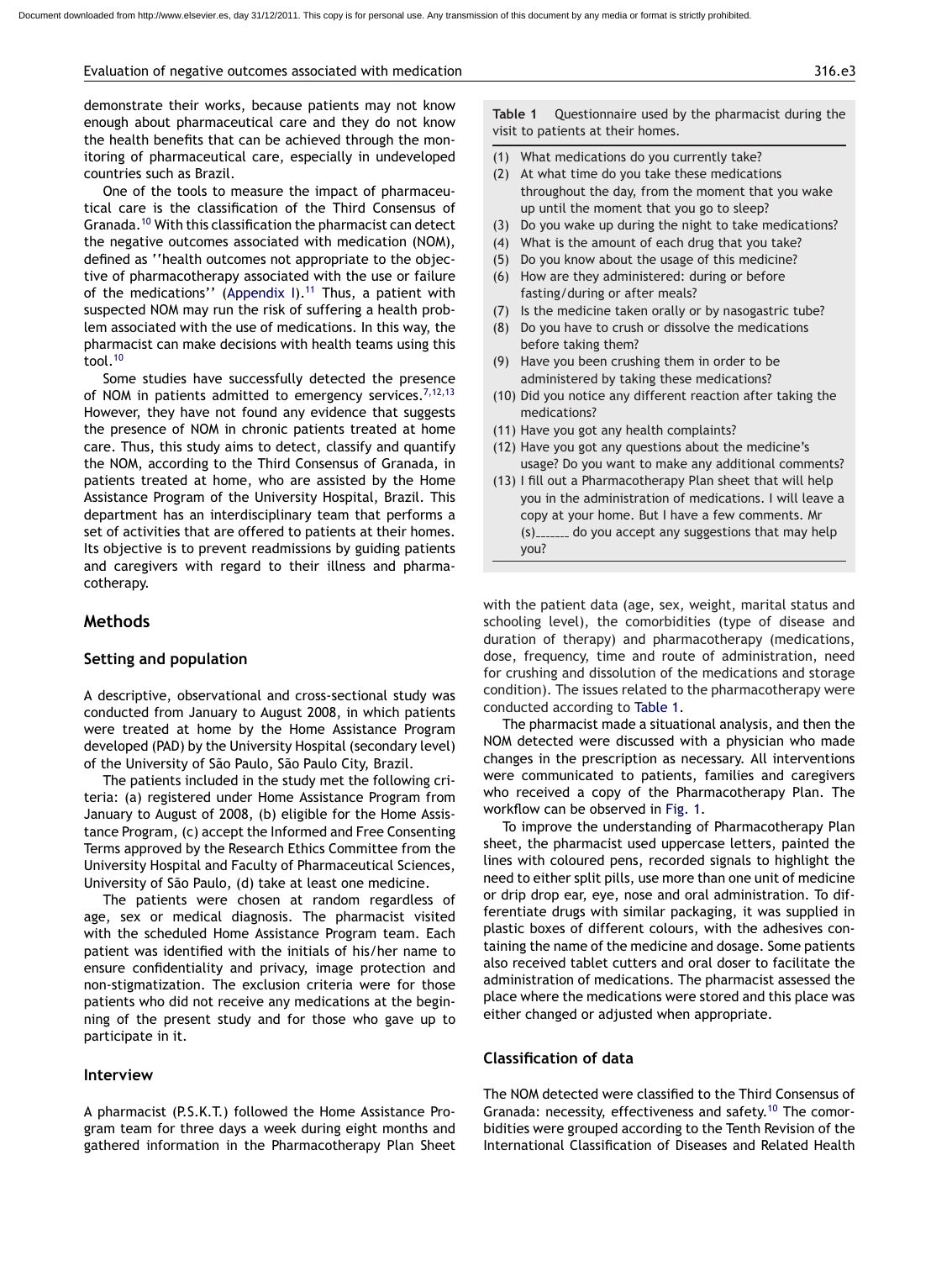<span id="page-3-0"></span>ded from http://www.elsevier.es, day 31/12/2011. This copy is for personal use. Any transmission of this document by any media or format is strictly prohibited





**Figure 1** Workflow of pharmaceutical care for patients in the study of Home Assistance Program developed by the University Hospital.

Adapted from Ref. [\[14\].](#page-9-0)

Problems (ICD-10) and to the 22 categories of diseases at the first level of classification.<sup>[15](#page-9-0)</sup> The medications were classified at the first level of the Anatomical Therapeutic Chemical system (ATC).<sup>[16](#page-9-0)</sup>

# **Recognition, classification and quantification of NOM**

The pharmacist in this study only visited the PAD patients when accompanied by a medical team belonging to it. Thus, the doctor could certify that the goal of pharmacotherapy was not being achieved due to the clinical outcomes of the patient (lack of improvement in their health condition). In this way, the pharmacist could interview the patient and their caregivers trying to recognise the state of health or clinical signs diagnosed by a physician that could be related to the drug. Thus, all NMR were recognised, qualified and quantified. The problems related to the process of use that did not cause an NMR were not qualified or quantified in this study.

# **Data analysis**

The data were analysed using SAS software version 8.0. The total, average and percentage of patients with NOM were calculated as well as descriptive and inferential analysis of association between NOM and other variables. With the aim of testing whether there were associations between each of the variables involving socio-demographic data, the comorbidities were grouped according to the Tenth Revision of the International Classification of Diseases and Related Health Problems (ICD-10) and the medications were classified at the first level of the Anatomical Therapeutic Chemical system  $(ATC)^{16}$  $(ATC)^{16}$  $(ATC)^{16}$  and the occurrence in each group of NOM. It was used the exact chi-square test of Pearson.

Furthermore, with the objective to study simultaneously studying the association between all variables and the occurrence of each group of NOM models, they were adjusted to a logistic regression. Variables were selected from the forward stepwise method with a test score for the inclusion of variables and a Wald test for exclusion. The level of significance for inclusion was 5% and the level for exclusion was 10%.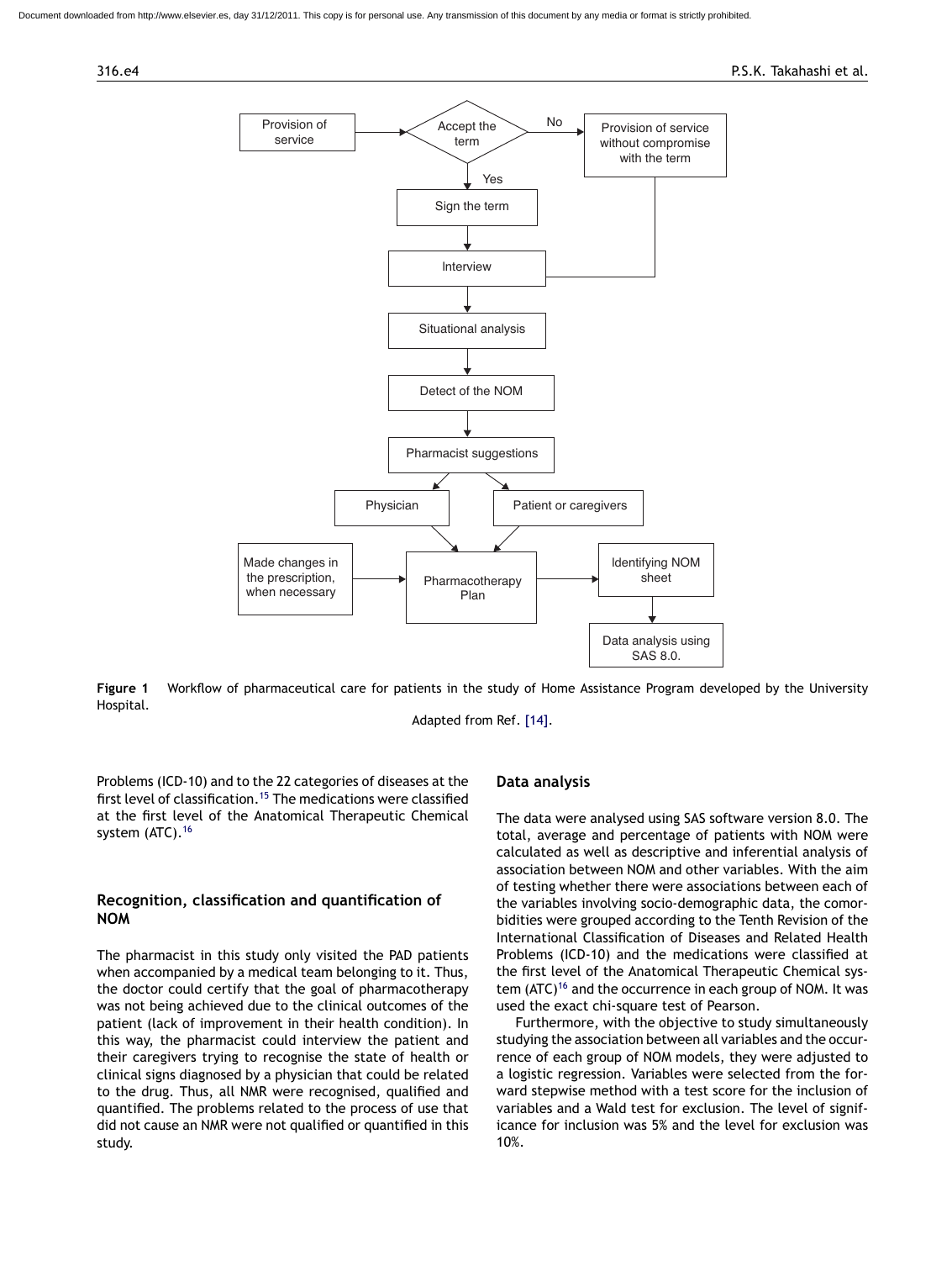**Table 2** Characteristics of patients included in the present

| study.                                           | character iscres or pacients included in the present |
|--------------------------------------------------|------------------------------------------------------|
| Average age                                      | 66.2 years (1-97 years)                              |
| Adults, $n$ $(\%)$                               | 77 (88.5)                                            |
| Children, $n$ $(\%)$                             | 10(11.5)                                             |
| Female, $n$ $%$                                  | 50(57.5)                                             |
| Male, $n$ $(\%)$                                 | 37(42.5)                                             |
| Retired, $n$ $(\%)$                              | 54(62.1)                                             |
| Married, n (%)                                   | 36(41.4)                                             |
| Main caregiver, $n$ $(\%)$                       | 42 (48.3)                                            |
| Still in primary school, n (%)                   | 34 (39.1)                                            |
| Average number of                                | 4.3 (1-10 comorbidities)                             |
| comorbidities                                    |                                                      |
| Average number of<br>medications                 | $2.9$ (1-15 drugs)                                   |
|                                                  |                                                      |
| Frequency of comorbidities                       |                                                      |
| Circulatory diseases, n (%)                      | 62(71.3)                                             |
| Endocrine, nutritional and<br>metabolic, $n$ $%$ | 40 (46)                                              |
| Nervous system disorders, n<br>(%)               | 25(28.7)                                             |
| The most groups of medications prescribed        |                                                      |
| Medications for the                              | 64 (73.6)                                            |
| alimentary tract and                             |                                                      |
| metabolism, $n$ $(\%)$                           |                                                      |
| Medications for the nervous                      | 60(69)                                               |
| system, $n$ $%$                                  |                                                      |
| Medications for the                              | 55 (63.2)                                            |
| cardiovascular system, n (%)                     |                                                      |

# **Results**

After the exclusion of patients who had not met the requirements to participate in the study (*n* = 3), the sample was obtained from 87 patients. Excluded patients were those patients who did not receive any medications at the beginning of the present study (*n* = 2) and those who gave up to participate in the study (*n* = 1). Table 2 describes the characteristics of the patients included. Problems with the storage of medications were found in 25.28% of the households involved. These problems attributed mainly to the drugs being stored at a temperature below the manufacturer's recommendation (*n* = 2), inappropriate exposure of the place of storage to direct sunlight, close proximity to children (*n* = 26), being stored with other unused medications or used by relatives (*n* = 38).

Among the 87 patients, 54 (62%) presented frequency of NOM, 33% one NOM and 29% more than one NOM. Thus, there was an average of 1.13 NOM per patient. The patients showed the following NOM ([Table 3\)](#page-5-0): untreated health problem in 18 patients (20.62%), effect of unnecessary medicine in 8 patients (9.1%), non-quantitative ineffectiveness in 30 patients (34,5%), quantitative ineffectiveness in 3 patients (3.4), non-quantitative safety problems in 10 patients (11.4%) and quantitative safety problems in 3 patients (3.4%).

There was an association between the frequency of NOM of necessity category and the presence of endocrine, nutritional, and metabolic diseases and, the total number of

comorbidities. Among those patients with endocrine, nutritional and metabolic diseases, a prevalence of 35% was observed, whereas for the other group it was 17%. Among patients with 6 or more comorbidities the prevalence was 35%, whereas among those with up to 3 comorbidities it was 17% (data not shown).

There is evidence that several variables are associated with the occurrence of the NOM of effectiveness group. The prevalence of this NOM group was 19% among patients aged up to 64 years and 45% among those aged 65 or more. Widows showed a prevalence of 53%. Among patients who had not yet finished primary school, prevalence was 53%, whereas among those in higher education level it was 21%. There is also a higher average prevalence between patients with 3 or more cardiovascular diseases (60%) and with 6 or more diseases in total (60%). Even in this group, prevalence was also significant with respect to the use of 3 or more medications for alimentary tract and metabolism (56%), for the blood and blood forming organs (56%), using 2 or more medications for the cardiovascular system (54%) and a total of 8 or more medications (50%) (data not shown). For NOM of safety group, 22% of patients of up to 79 years of age showed this NOM; among widows prevalence was 3%; patients with nervous system diseases was 24%; and that influence the health status and contact with the server health (ICD Z00-Z99) was 25% who had greater than average prevalence at the sample.

Using the descriptive level of the exact chi-square tests, they were tested for different variables (socio-demographic, comorbidities and medicine classification). Considering a significance level of 5%, no variable that was studied shows evidence of an association with the occurrence of NOM group necessity. However, several variables have an association with the occurrence of NOM of effectiveness group, including marital status (*p* = 0.0012), schooling (*p* = 0.0339), total number of comorbidities (*p* = 0.0463) and medications for alimentary tract and metabolism (*p* = 0.0160), medications for the blood and blood forming organs (*p* = 0.0033) and the cardiovascular system  $(p = 0.0160)$ . Only the age variable showed association with the occurrence of NOM of safety group (*p* = 0.0129) ([Table 4\).](#page-5-0)

In assessing the estimation, descriptive levels and odds ratios adjusted for the logistic regression model for NOM of the necessity, effectiveness and safety group it was observed that the chances of occurrence of NOM of the effectiveness group increased for patients aged between 65 and 74 years (*p* = 0.0199), those in primary education (*p* = 0.0266), the increase in the number of comorbidities (*p* = 0.0461), the use of medications for the digestive tract and metabolism (*p* = 0.0475) and medications for blood and blood forming organs (*p* = 0.0466). For NOM of the necessity group the chance of occurrence increased for patients with endocrine, nutritional and metabolic diseases (*p* = 0.0587) and for NOM of the safety group the chance of occurrence increased only for patients aged over 74 years (*p* = 0.01809) [\(Table 5\).](#page-6-0)

# **Discussion**

The use of medications to improve, prevent and cure does not always produce the expected results due to factors such as the failure of therapy in patients with interaction between acute and chronic diseases and medications,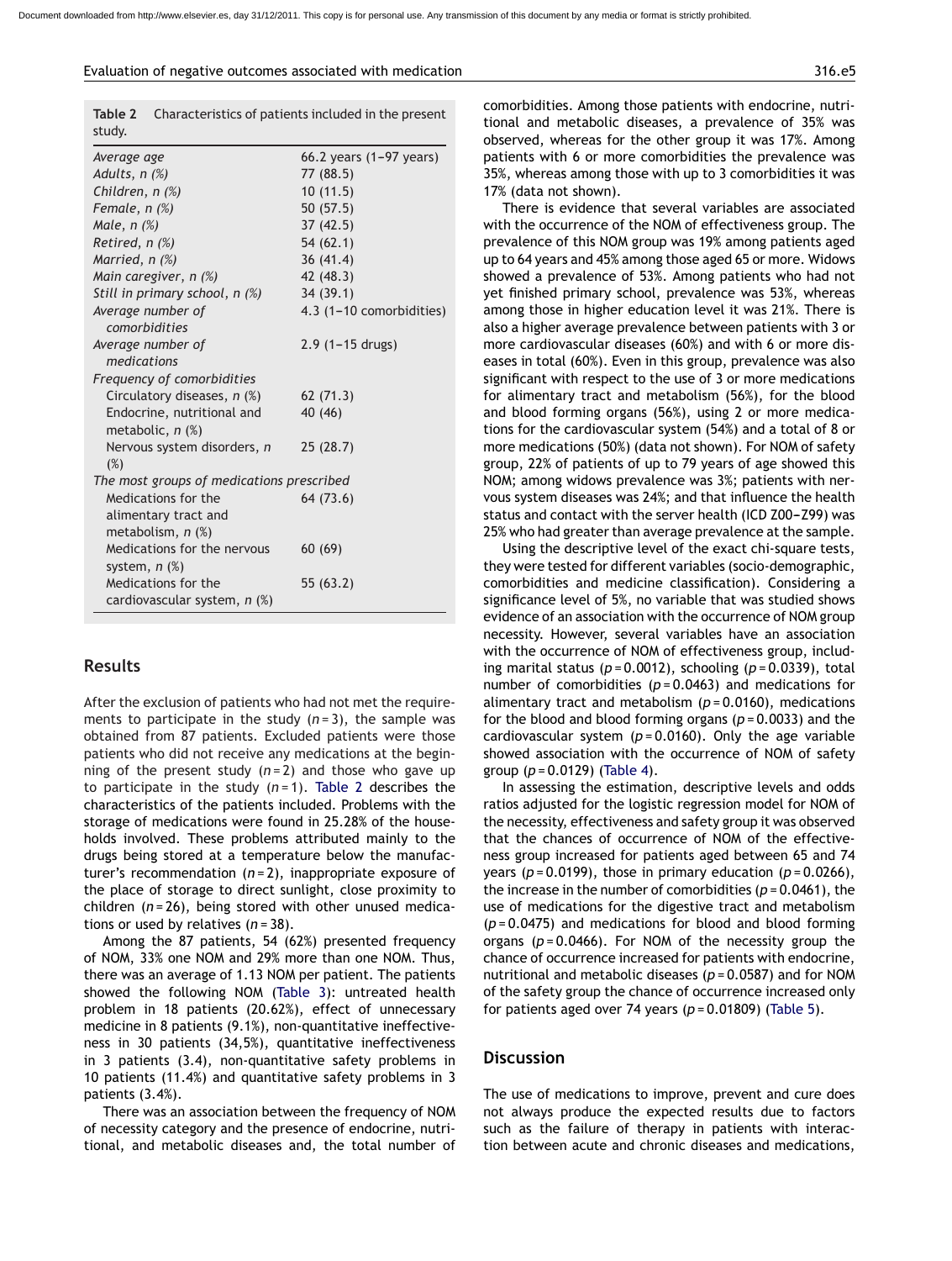<span id="page-5-0"></span>

**Table 3** Absolute frequencies and the percentage of negative outcomes associated with medications (NOM) related to patients visited by the Home Assistance Program of the University Hospital of the University of São Paulo are included from January to August, 2008.

| NOM group            | NOM type                                                         |                       | NOM average  |                              |              |                  |
|----------------------|------------------------------------------------------------------|-----------------------|--------------|------------------------------|--------------|------------------|
|                      |                                                                  | Patient with none NOM |              | Patient with one or more NOM |              |                  |
|                      |                                                                  | $\mathsf{n}$          | %            | $\mathsf{n}$                 | %            |                  |
| Necessity            | Untreated health problem<br>Effect of unnecessary medicine       | 69<br>79              | 79.3<br>90.8 | 18<br>8                      | 20.62<br>9.1 | 0.2529<br>0.1494 |
| <b>Effectiveness</b> | Non-quantitative ineffectiveness<br>Quantitative ineffectiveness | 57<br>84              | 65.5<br>96.6 | 30<br>3                      | 34.5<br>3.4  | 0.5057<br>0.0345 |
| Safety               | Non-quantitative safety problem<br>Quantitative safety problem   | 77<br>84              | 88.5<br>96.6 | 10<br>3                      | 11.4<br>3.4  | 0.1264<br>0.0575 |
|                      | Total NOM                                                        | 33                    | 37.9         | 54                           | 62           | 1.1264           |

**Table 4** Descriptive level of the exact chi-square tests for different variables.

| Variables                                                                                     |           | Any NOM       |                       |         |
|-----------------------------------------------------------------------------------------------|-----------|---------------|-----------------------|---------|
|                                                                                               | Necessity | Effectiveness | Safety                |         |
| Age                                                                                           | 0.7083    | 0.0604        | $0.0129$ <sup>*</sup> | 0.5518  |
| Sex                                                                                           | 0.6198    | 0.5074        | 0.3463                | >0.9999 |
| Occupation                                                                                    | 0.3116    | 0.1750        | 0.7630                | 0.3626  |
| Marital status                                                                                | 0.7672    | $0.0012$ *    | 0.1299                | 0.2147  |
| Main caregiver                                                                                | 0.5097    | 0.2607        | 0.7086                | 0.5043  |
| Schooling                                                                                     | 0.8202    | $0.0339*$     | 0.9246                | 0.2225  |
| Endocrine, nutritional and metabolic diseases<br>$(EOO - E90)$                                | 0.0824    | 0.3744        | 0.5343                | 0.1879  |
| Mental and behavioural disorders (F00-F99)                                                    | 0.5785    | 0.7944        | 0.7252                | 0.2935  |
| Diseases of the nervous system (G00-G99)                                                      | 0.4175    | 0.3326        | 0.0950                | 0.3290  |
| Diseases of the circulatory system (I00-I99)                                                  | 0.3451    | 0.1119        | 0.6994                | 0.1217  |
| Diseases of the respiratory system (J00-J99)                                                  | 0.4154    | 0.9625        | 0.1778                | 0.4512  |
| Diseases of the digestive system (K00-K93)                                                    | 0.5156    | 0.2382        | 0.4642                | 0.3916  |
| Factors influencing health status and contact<br>with health services (Z00-Z99)               | >0.9999   | 0.5728        | 0.2215                | 0.2707  |
| Other comorbidities                                                                           | 0.1797    | 0.5943        | 0.9207                | 0.5736  |
| Total number of comorbidities                                                                 | 0.3548    | 0.0463        | 0.4133                | 0.0855  |
| Medications for the alimentary tract and<br>metabolism                                        | 0.9579    | $0.016*$      | 0.7864                | 0.4453  |
| Medications for the blood and blood forming<br>organs                                         | >0.9999   | $0.0033*$     | 0.2222                | 0.0140  |
| Medications for the cardiovascular system                                                     | 0.6965    | 0.016         | 0.9279                | 0.4117  |
| Medications for the systemic hormonal<br>preparations, excluding sex hormones and<br>insulins | 0.5428    | >0.9999       | >0.9999               | 0.7857  |
| Medications for the musculo-skeletal system                                                   | >0.9999   | >0.9999       | 0.1165                | >0.9999 |
| Medications for the nervous system                                                            | 0.6284    | 0.5507        | 0.3925                | 0.6218  |
| Medications for the respiratory system                                                        | 0.7701    | 0.1124        | 0.7252                | 0.2935  |
| Others ATC groups                                                                             | 0.5790    | >0.9999       | 0.7250                | 0.8052  |
| Total number of medications                                                                   | 0.8594    | 0.0977        | 0.6672                | 0.4982  |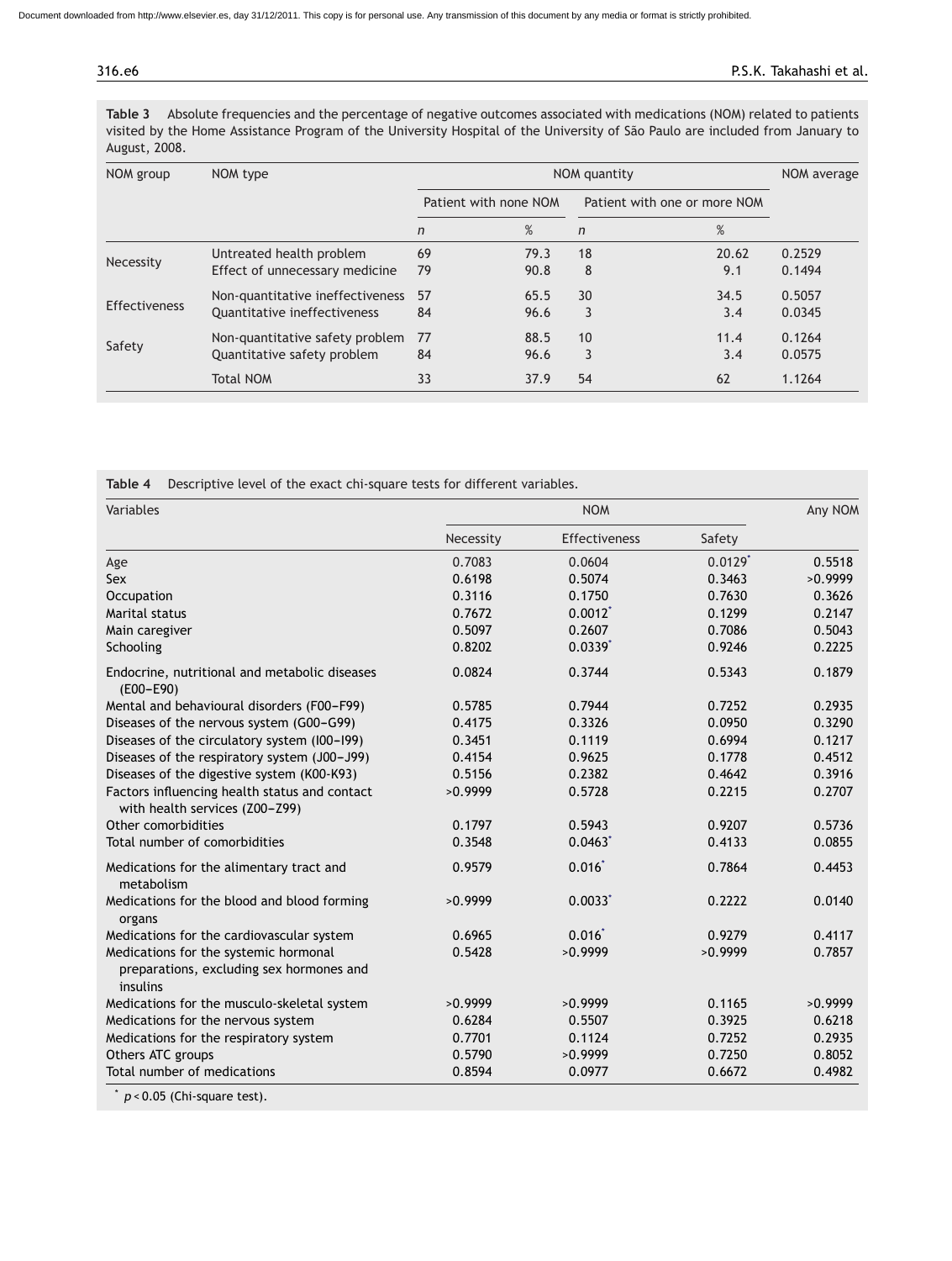#### <span id="page-6-0"></span>Evaluation of negative outcomes associated with medication 316.e7

**Table 5** Estimation, descriptive levels and odds ratios adjusted for the logistic regression model for NOM of the necessity, effectiveness and safety group.

| <b>NOM</b>           | Variable                 | Class                  | Estimation Standard | error | p-Value | Odds ratio          |                              |
|----------------------|--------------------------|------------------------|---------------------|-------|---------|---------------------|------------------------------|
|                      |                          |                        |                     |       |         | Point<br>estimation | Confidence<br>interval (95%) |
|                      | Intercept                |                        | $-1.58$             | 0.39  |         |                     |                              |
| Necessity group      | Endocrine, nutritional   | $\mathbf{0}$           | Reference           |       | 0.0587  |                     |                              |
|                      | and metabolic diseases   | 1 or more              | 0.97                | 0.51  |         | 2.6                 | $1.0 - 6.9$                  |
| <b>Effectiveness</b> | Intercept                |                        | $-4.87$             | 1.19  |         |                     |                              |
| group                | Age                      | $0 - 64$               | Reference           |       | 0.0199  |                     |                              |
|                      |                          | 65 or more             | 1.53                | 0.66  |         | 4.6                 | $1.3 - 16.7$                 |
|                      | <b>Education level</b>   | $1^\circ$ more         | Reference           |       | 0.0266  |                     |                              |
|                      |                          |                        | 1.51                | 0.68  |         | 4.5                 | $1.2 - 17.4$                 |
|                      | Number of                | $1 - 5$                | Reference           |       | 0.0461  |                     |                              |
|                      | comorbidities            | 6 or more              | 1.27                | 0.64  |         | 3.6                 | $1.0 - 12.5$                 |
|                      | Medications for the      | $\Omega$               | Reference           |       | 0.0475  |                     |                              |
|                      | digestive tract and      | 1 or 2                 | 1.43                | 0.72  |         | 4.2                 | $1.0 - 17.4$                 |
|                      | metabolism               | 3 or more              | 2.07                | 0.86  |         | 7.9                 | $1.5 - 42.9$                 |
|                      | Medications for blood    | $\Omega$               | Reference           |       | 0.0466  |                     |                              |
|                      | and blood forming organs | 1 or more              | 1,09                | 0.55  |         | 3.0                 | $1.0 - 8.7$                  |
| Safety group         | Intercept                |                        | $-1.16$             | 0.35  |         |                     |                              |
|                      | Age                      | $0 - 74$<br>75 or more | $-2.53$             | 1.07  | 0.0180  | 0.08                | $0.01 - 0.65$                |

The forward stepwise method with a test score = for inclusion of variables and Wald test for exclusion. The level of significance for inclusion was 5% and the exclusion was 10%.

presence of the adverse reactions, errors in administration and lack of access to medications, among others. Through pharmaceutical care, the pharmacist can detect the negative outcomes associated with medications (NOM), using an algorithm based on the Third Consensus of Granada, which helps this professional to recognise, classify and quantify these results and therefore, take action to maximise the pharmacotherapy.[10](#page-9-0)

But there are few publications that used the NOM classi-fication as most of them focus on emergency services.<sup>[7,13,17](#page-8-0)</sup> This low number is mainly due to the recent disclosure of the Third Consensus which was published in the end of 2007. However, there are many studies that used the DRP classification (First and Second Consensus of Granada), added to publications that used the term drug therapy problems, medicine-related problems and medications-related prob-lems conducted by pharmacists in several countries.<sup>[18](#page-9-0)</sup>

The present study showed that the profile of patients visited by Home Assistance Programme, Brazil, comprises, in most cases, adults, females, retirees (those older than 65 years of age), married people, those still in primary school and those with their own home. These results are similar to the data of other study conducted in 2002 where these groups were also studied.[19](#page-9-0) In publications on DRP and NOM it was noted that the prevalence of females is higher than males with 58.4%, 51%, 63.60% and 74.0%.<sup>20-23</sup> According to Tuneau et al. this prevalence is due to the fact that women have a greater life expectancy and access health services more frequently than males. $^{24}$  $^{24}$  $^{24}$ 

With regard to schooling, the majority of this group had completed primary school (39%). Illiteracy rates found in 22% of the patients was higher than the result found in 2002.[19](#page-9-0)

In relation to age, there was an average of 66.2 years old (1-97 years). This average is similar to publications: 65 years old for hospital admission, 67.1 years old in institutionalised elderly patients and 63 years old in patients in the emergency services, respectively.<sup>[23,25,26](#page-9-0)</sup> However, it is lower if compared with the average of 76.14 years old in patients visited in their homes in the study conducted at San Vicente de Alcántara, Spain.<sup>[27](#page-9-0)</sup>

With regard to comorbidities, it was noted that there was a high frequency associated with the circulatory system (71%), which was related to the diagnosis of stroke, hypertension, myocardial infarction and atrial and ventricular fibrillation. The second highest frequency of comorbidities was that related to endocrine nutritional and metabolic diseases (46%) and it was linked to patients with diabetes mellitus, dyslipidemia and obesity. Thirdly it was found that the comorbids of nervous system (29%) were related with Alzheimer's, Parkinson's and hemiparesis, among others. The frequency of 25% for the comorbidities that affect the respiratory system is the result of the presence of chronic obstructive pulmonary disease, emphysema and pneumonia in this group.

During our study it was observed that 44% of patients had 4-5 comorbidities. This result is lower than the work conducted in community pharmacies in Iowa, USA for the identification of DPR, which indicates the average of 6.1 comorbidities per patient.<sup>[21](#page-9-0)</sup>

The ATC classification demonstrated that medications for the alimentary tract and metabolism were mostly used by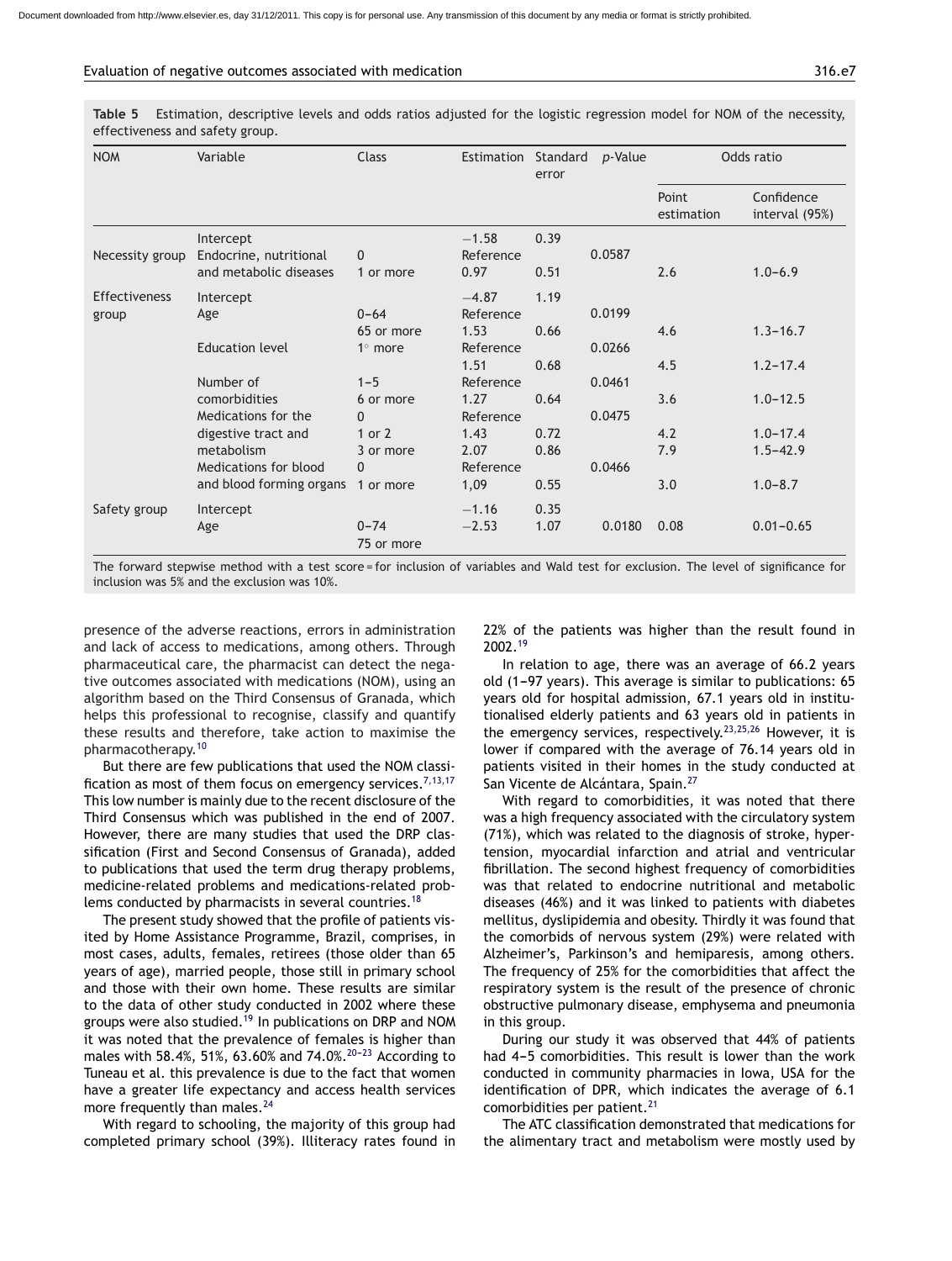patients (73.6%). Therefore, our results are superior to publications that evaluated the presence of NOM or DRP and which found the prevalence of 19.1% for the presence of drugs for this system, recorded in the Dáder program.[17](#page-9-0) The prevalence of these medications is 8.3% in patients belong-ing to the institutionalised geriatric group.<sup>[26](#page-9-0)</sup> In a study conducted by Cautevilla et al., 15.89% of prescriptions for outpatients contained these groups of drugs.<sup>[28](#page-9-0)</sup> Medications for the nervous system were present in 69% of prescriptions. These data were also higher than the frequencies of 16.4%, 47.8% and 19.69% for the works of García-Jiménez et al.<sup>17</sup> Correia et al.<sup>[26](#page-9-0)</sup> and Cautevilla et al.<sup>28</sup>. The frequency of prescriptions with medications for the cardiovascular system was 63.2%. This result is superior to the works of García-Jiménez et al.[17](#page-9-0) (37.8%), Correia et al.[26](#page-9-0) (36.4%) and Cautevilla et al.<sup>[28](#page-9-0)</sup> (36.27%). With a frequency of 41%, the medications for the blood and blood forming organs appeared in fourth place.

The average number of drugs prescribed to our population was 6 and the maximum observed was 15, with 25% of patients using 8 or more. The average number of medications is similar to averages of 5.5 and 6.4.<sup>[17,27](#page-9-0)</sup> On the other hand, the works with outpatient presented different values: Doucette et al. found an average of 4.6 medications per day; Cipolli et al. found the average of 3 medications per day for patients younger than 65 years old and 6 drugs per day for patients older than or equal to 65 years. It is different from the average of 3 drugs in the evaluation of the study with NOM classification of the Third Consensus of Granada in patients in the emergency services.[7,21,29](#page-8-0)

From the 87 patients who took part in this study, 62% of patients were observed to have NOM, while 33% had one NOM and 29% had more than one. This finding is similar to 32% of patients visited at home who had DRP.<sup>[30](#page-9-0)</sup> Compared with the studies that evaluated patients in the emergency services and using the term NOM, it was found that these results are less than in the present study, 52.1%, 28% and 33.17%.<sup>[7,12,31](#page-8-0)</sup> To explain this disparity, it should be noted that the reality at home is different from that in emergency services because in the case of the latter the pharmacotherapy is described by a companion, when she/he knows about the pharmacotherapy of the patient; otherwise this information will only be obtained at another time.

The average of 3.4 DRP to hypertensive patient at home, 3.1 DRP per institutionalised patient, 3 DRP per institutionalised geriatric patients and 5.9 DRP per ambulatory patient were above the average of 1.13 RNM per patient found in this work, which were attended by the pharmacist only once.[21,26,30,32](#page-9-0) However, this average is close to that found in studies of outpatients, i.e. 1.51 DRP per ambulatorial patient and 1.6 DRP per patient in community pharmacy. [33,36](#page-9-0)

In relation to NOM of Need group, which was related to untreated health problems, there was a prevalence of 20.62%. Thus, the patient suffers from a health problem that was not observed by a health professional and was identified at the time of the visit, such as constipation, pain aggravated by various comorbidities, muscular rigidity and signs of infections. This result is similar to several studies that found prevalence of 20.89% in patients treated in 22% community pharmacies, 23.6% in outpatients and 20% in home patients.[22,28,30,33](#page-9-0)

The necessity group had a prevalence of 9.1% of patients with NOM of effect of unnecessary medicine. It was similar to 8% for ambulatorial hypertensive patients studied in Niteroi, city in Rio de Janeiro, Brazil.<sup>[34](#page-9-0)</sup> This datum is less than 12.9% found in the study by Doucette et al., but it is much higher with respect to the prevalence of 3.6% of patients registered in the Dader program.<sup>[17](#page-9-0)</sup> This fact is observed in patients who use over-the-counter (OTC) medications and as a result the presence of comorbidity persists, which worsens their health status. A clear example of misuse could be observed in a patient wrongly using an antibiotic to improve chronic pain in the knee after a fall and a patient using a topical antibiotic indicated friends to strengthen nails. With detection by a pharmacist and medical intervention, the patients began to receive proper treatment. Most of these negative outcomes associated with medications were the product of an attempt to minimise the health problems without consulting a specialist and the administration of these drugs may mask or worsen clinical outcomes.

Effectiveness group had a high prevalence of NOM due to the non-quantitative ineffectiveness (34%). All data in the literature were below the prevalence found in this study: 27.7% and 11.76%, both in emergency services, and 14.2% in ambulatory patients.<sup>[7,28](#page-8-0)</sup> The occurrence of this type of NOM was very significant because of the problems related to the administration of medications or inappropriate storage, which may influence the chemical structure of the product. In many cases, Home Assistance Program patients have nasogastric tubes or difficulty in swallowing and need to receive diluted or crushed medications or have to take them with meals. However, these three forms of administration were counter-indicated by the manufacturer because it could affect the expected therapeutic effect of the medicine resulting in the continuation of a health problem. This health problem cannot be confused with the NOM of an untreated health problem as the patient is receiving the medicine indicated with the correct dosage and the frequency. For example, we can cite a case which is associated with crushing and dilution of omeprazole capsules for administration by nasogastric tubes. For the administration of this medicine by tube it must be handled with sodium bicarbonate solution of 8.4% in specialised pharmacies. Another common occurrence is linked to the administration of omeprazole or captopril with meals, when the indication is to administer during fasting.

The NOM of the non-quantitative ineffectiveness showed significant effects and varied according to age: 44% of patients who were between 65 and 79 years, 19% of patients younger than 64 years and, 39% of patients 80 years or more. The lowest prevalence was in patients older than 79 years and it may be due to the greater experience of the patient or their caregiver in relation to the administration of drugs, since this study included 33 patients aged 80 years or more and 27 patients aged between 65 and 79 years and it was expected that elderly patients would have higher prevalence of NOM. It is worth noting that a significant number of patients younger than 64 years were children (*n* = 10) and had chronic comorbidities and received guidance on the use of medications, training and written instructions for administering them. The pharmaceutical care performed by a pediatric clinical pharmacist probably prevented the occurrence of such NOM in the children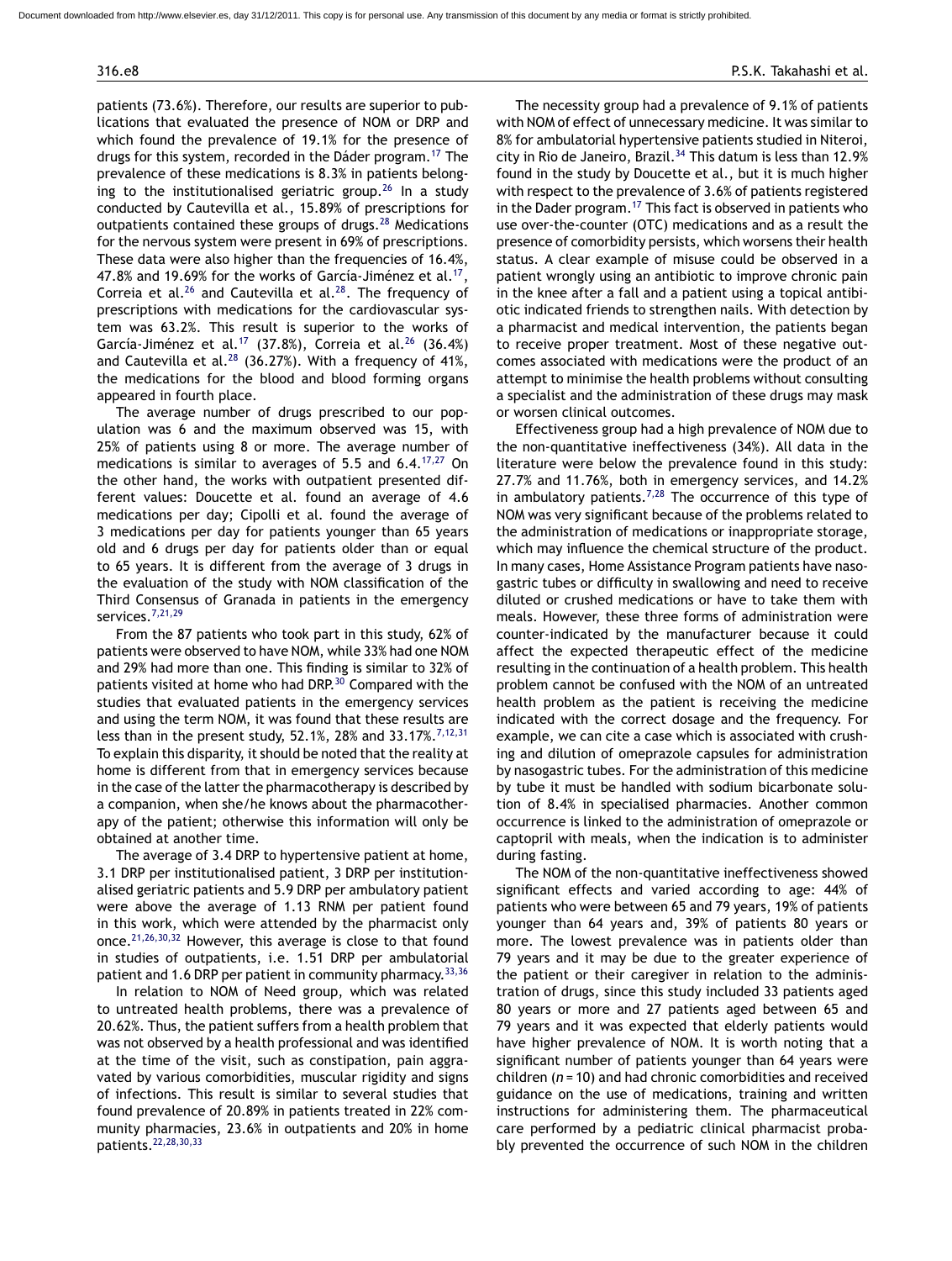#### <span id="page-8-0"></span>Evaluation of negative outcomes associated with medication 316.e9

homes, included in this study. This NOM was also observed in 50% of widows, 47% of patients who had not finished primary school and 50% of patients who had 3 or more circulatory system diseases. As 53% of patients had one or more comorbidities of the circulatory system and 50% of patients who reached 6 or more comorbidities also had NOM of this group, i.e. patients with hypertension, congestive heart failure, dyslipidemia, diabetes melittus, Parkinson's disease and depression. We found that 56% of patients who used 3 or more drugs of the alimentary tract and metabolism (omeprazole, dimeticone, mineral oil, bromopride associated with a hypoglycemic-NPH insulin, metformin or glibenclamide) and 50% of patients who used one or more medications for the blood and blood forming organs (warfarin, aspirin or enoxaparin) had NOM of the non-quantitative ineffectiveness type.

The caregivers who looked after the patients with the characteristics listed above probably pay more attention and spend more time on tasks related to the administration of food, hygiene care of the patient and of the environment, dressings and physiotherapy. Thus, when it comes to medications that apparently only need to be administered, the caregiver does not pay attention to this subject nor seeks a proper explanation from the doctor. All these data show that the group with the characteristics above had higher prevalence of NOM of the non-quantitative ineffectiveness type, i.e. patients with advanced age, the lowest level of schooling, with three or more comorbidities of the circulatory system, 6 or more comorbidities in general, use three or more drugs for the alimentary tract and the use of one or more medications for the blood and blood forming organs.

Also in the effectiveness group, it was noted that 3.4% of patients had NOM of the quantitative ineffectiveness type, i.e. the pharmacotherapeutic goal was not achieved because a lower dose of the medicine per day was administered. However, in some cases the patient received a lower dose than prescribed which lead to ineffective therapy. There is an extreme difference between the data of this study and the publications consulted in which values as 61.7%, 20.4%, 10.6% and 28.8% were found.7,17,28,31

The safety group of the non-quantitative safety problem type, i.e. not dependent on either the dose or the frequency, has a prevalence of 11.4%. The prevalence found in this NOM is not quantitatively superior to that found in works in emergencies services: 8.8%, 2.45% and 5.45%.<sup>7,31,35</sup> However, it is lower than the data found by Triller et al. which was 16% in hypertensive patients visited at home.<sup>[30](#page-9-0)</sup>

In the NOM of the quantitative safety problem, there was a prevalence of 3.4%, since these patients are constantly monitored by laboratory tests. This prevalence is lower than the impact on emergency services.<sup>7,22,35</sup>

In general, the only variable clearly associated with the occurrence of NOM of the need was with endocrine, nutritional and metabolic diseases  $(p = 0.0587)$  or the presence of these factors increases the chance of occurrence of NOM in both types. These diseases are, in general, diabetes mellitus, dyslipidemia and obesity. It was noted that the group which had a higher NOM was effectiveness, leading to the occurrence of various associations for the simple inferential analysis, which considered a significance level of 5%, with association to the variables found as marital status, schooling, number total of comorbidities, use of medications for

the alimentary tract, medications for the blood and blood forming organs and cardiovascular system. For the NOM of the security group there was only a strong association with age (*p* = 0.0180).

Thus, the factors that were related to the occurrence of NOM between patients treated by Home Assistance Program at a teaching Hospital and the occurrence of the NOM of the effectiveness group (which was the most expressive) were studied. The factors that increased the chance of occurrence were: an age of between 65 and 74 years, low schooling level, the increase in the number of comorbidities, use of medications for the alimentary tract and metabolism, and the use of medications for the blood and blood forming organs. The occurrence of NOM of necessity group increased chances for patients with endocrine, nutritional and metabolic diseases. The occurrence of NOM of the safety group had a greater chance for those patients who were younger than 74 years.

In this way, larger studies are needed to measure the acceptability of the clinical staff, patients or their caregivers as a way of assessing the cost of the presence of an NOM and to detect the NOM which could be avoided.

# **Conflict of interest**

The authors have no conflict of interest to declare.

#### **Acknowledgements**

To University Hospital of the University of São Paulo and Home Assistance Program team.

#### **Appendix I. Supplementary data**

# **References**

- 1. American Society Hospital Pharmacists. Frontline pharmacist--moneys is not the only motivator. American Journal Hospital Pharmacy. 1994;51:624-5.
- 2. Storpirtis S. Farmácia clínica: reflexões sobre capacitação profissional e prestação de serviços à comunidade. Revista de Medicina do Hospital Universitário da USP. 1995;5:49-53.
- 3. Faus MJ, Romero FM. La atención farmacéutica en farmacia comunitaria: evolución de conceptos, necessidade de formación, modalidade y estrategias para su puesta enmarcha. Pharmaceutical Care España. 1999; V:52-61.
- 4. Donaldson L, Philip P. Patient safety: a global priority. Bulletin of the World Health Organization. 2004;82:892-3.
- 5. Organización Panamericana de Salud. Oficina Sanitaria Panamericana. Segunda reunión de la OMS sobre la funcion del farmaceutico: servicios farmaceuticos de calidad: ventajas para los gobiernos y el publico. Tókio. Available at: [http://www.opas.org.br/medicamentos/site/UploadArq/ops](http://www.opas.org.br/medicamentos/site/UploadArq/ops-hss-hse-95-01.pdf)hss-hse-95-01.pdf; 1993 [accessed 24.04.08].
- 6. Budnitz D, Pollock D, Weidenbach N, Mendelsohn A, Schroeder T, Annest J. National surveillance of emergency department visits for outpatient adverse drug events. Journal of the American Medical Association. 2006;296:1858-66.
- 7. García V, Marquina I, Olabarri A, Miranda G, Rubiera G, Baena MI. Resultados negativos asociados con la medicación en un servicio de urgencias hospitalario. Farmacia Hospitalaria. 2008;32:157-62.